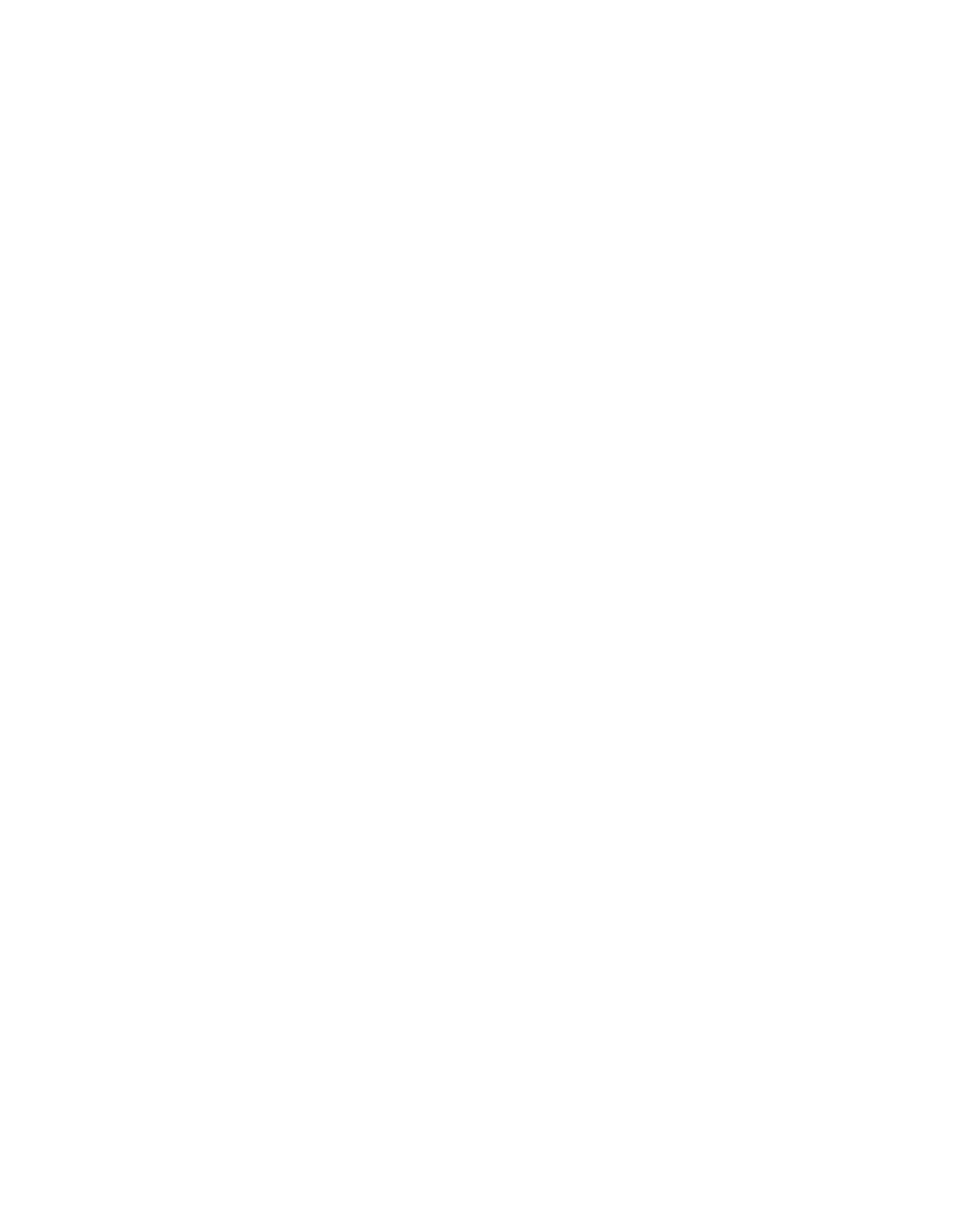

# **Contents**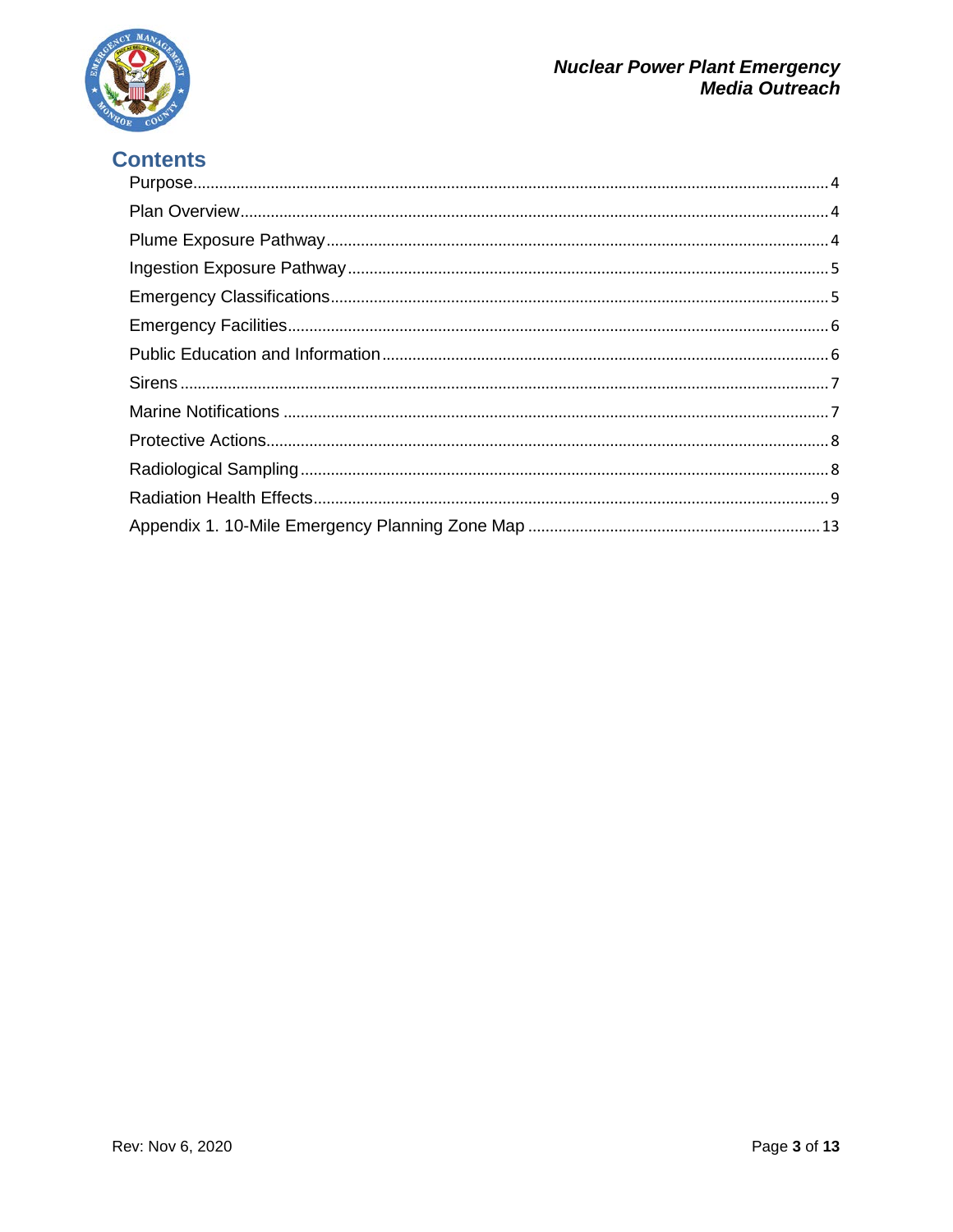

# <span id="page-3-0"></span>**Purpose**

Emergencies at Turkey Point can range from minor incidents, which would have little or no impact on the local community to major accidents resulting in the release of radioactive materials and contaminants into the atmosphere and the surrounding environment.

The purpose of Media Outreach is to acquaint news media with the emergency plans, information concerning radiation, and points of contact for release of public information in an emergency.

# <span id="page-3-1"></span>**Plan Overview**

The Turkey Point Nuclear Plant is owned and operated by Florida Power and Light, a subsidiary of NextEra Energy. The Plant, located in southern Miami-Dade, and has two Westinghouse pressurized water reactors (Unit 3 & Unit 4) which came on line in 1972 & 1973. FPL also operates fossil plants at the same site.

To facilitate a planned strategy for protective actions during an emergency, two Emergency Planning Zones (EPZs) have been established around Turkey Point: the Plume Exposure Pathway and the Ingestion Exposure Pathway. These zones extend ten (10) and fifty (50) miles around the facility, respectively.

# <span id="page-3-2"></span>**Plume Exposure Pathway**

The Plume Exposure Pathway Emergency Planning Zone (EPZ) has a radius of approximately 10 miles from Turkey Point and is sub-divided into ten (10) geographically identifiable areas. Areas one (1) through nine (9) are located within Miami-Dade County. Area ten (10) consists of Ocean Reef and Key Largo Anglers Club, private communities in upper Key Largo in Monroe County. A map of the Plume Exposure Pathway is included as Appendix 1.

Protective actions for the Plume Exposure Pathway are designed to avoid or reduce the radiation dose from exposure to radioactive materials and may include sheltering, evacuation, and the use of Potassium Iodide (KI) where appropriate. Factors such as wind speed, wind direction, and projected doses affect the area(s) that could require protective actions.

During the early phase of an incident, there are three main exposure pathways from airborne releases:

• **Direct exposure** to radioactive materials in an aerial plume. The plume may contain radioactive noble gases, radioiodines, and radioactive particles. Many of these materials emit gamma radiation that people in the vicinity of the passing plume can be exposed to.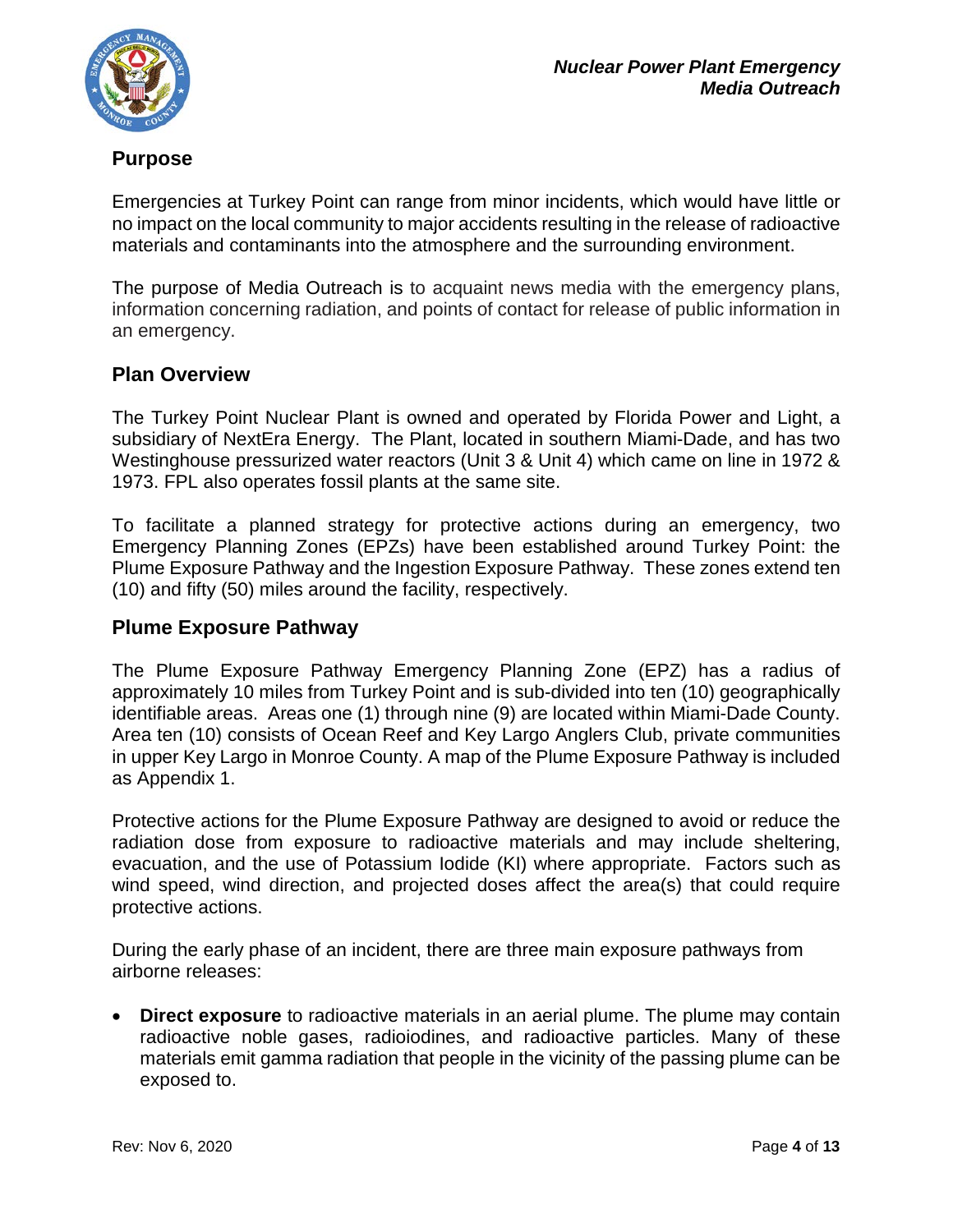

- **Inhalation** of radionuclides can occur from immersion in a radioactive aerial plume and inhalation of ground-deposited radionuclides that may be re-suspended. Inhaled radioactive particulates, depending on their solubility in body fluids, may remain in the lungs or move via the bloodstream to other organs, prior to elimination from the body. Some radionuclides become concentrated in a single body organ, with only small amounts going to other organs. For example, a significant fraction of inhaled radioiodines will move through the bloodstream to the thyroid gland.
- **Deposition** of radioiodine and particulates from a radioactive plume. Deposited materials can continue to emit beta and gamma radiation as groundshine after the plume has passed causing continued exposure to skin and internal body organs. Similarly, skin and clothes may become contaminated.

While the main focus of emergency planning concerns mainland Miami-Dade and Monroe Counties, coastal bay areas and barrier islands may also be affected. These include Biscayne Bay, Biscayne National Park, and a portion of John Pennekamp Coral Reef State Park.

# <span id="page-4-0"></span>**Ingestion Exposure Pathway**

The Ingestion Exposure Pathway EPZ extends a radius of about 50 miles from Turkey Point. Protective actions for the Ingestion Exposure Pathway are primarily designed to avoid or reduce radiation doses from potential ingestion of radioactive materials deposited in water and food sources, including milk, fresh vegetables and other crops, tropical and fresh water fish, and seafood. These actions may include but are not limited to a ban of contaminated food and water. Additional protective measures may be implemented in areas of the Ingestion Exposure Pathway EPZ to prevent accumulated exposures over time.

# <span id="page-4-1"></span>**Emergency Classifications**

Emergency classifications, common to nuclear plants throughout the United States, are used to categorize the severity of an emergency at a nuclear plant.

*Unusual Event* – The least significant of the four emergency classifications. It may involve severe weather or a minor mechanical or security event. No public action is needed.

*Alert* – An equipment or security event of significance that may affect plant safety. There is no impact to the public but public safety officials may take some preparatory activities or share information with the public, as needed. Residents should monitor communications from their County Safety Officials.

*Site Area Emergency* – A serious equipment or security event affecting plant safety. Sirens would sound to alert the public to listen to local radio and television stations for information. Radiation levels outside the plant property should not exceed federal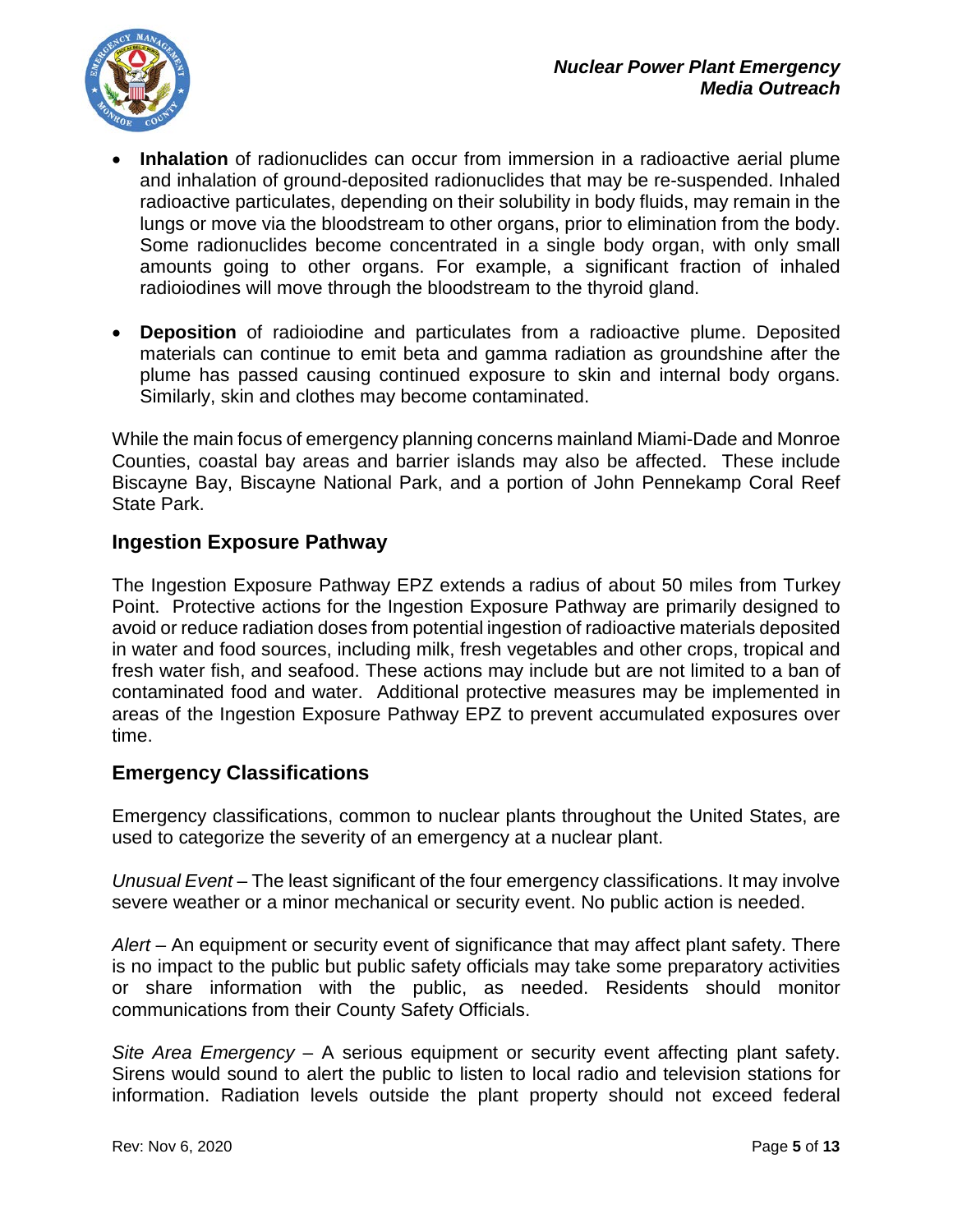guidelines but public safety officials may take some precautionary actions and share information or instructions with the public. Residents should monitor communications and prepare to take action as directed by their Public Safety Officials.

*General Emergency* – A very serious equipment or security event affecting plant safety. Sirens would sound. Public safety officials would act to protect the public. Instructions for people in the affected areas would be provided by local radio or television stations. Radiation levels outside the Plant may exceed federal guidelines.

# <span id="page-5-0"></span>**Emergency Facilities**

#### *Emergency Operations Center*

This is a facility set up at the Tavernier Fire Station from which Monroe County Emergency Management coordinates overall county implementation of public protective measures and coordination of emergency response operations.

#### *Emergency Reception Center*

This is a facility set up at Key Largo School for members of the public evacuating the 10-mile EPZ. At this site, members of the public can receive radiological monitoring and decontamination services and can access other emergency services from the Florida Department of Health in Monroe County, the American Red Cross, and others.

#### *Marine Reception Center*

This is a facility set up at Murray Nelson Government Center in Key Largo for members of the boating public evacuating the 10-mile EPZ. At this site, boaters receive radiological monitoring and decontamination services and transportation to the Emergency Reception Center.

#### *Emergency Operations Facility*

This is the FPL facility from which FPL leaders and technical experts advise local, state and federal decision makers on the conditions of the Plant and efforts to mitigate the problems affecting safe reactor operation.

#### *Joint Information Center / Emergency News Center*

Collocated with the Emergency Operations Facility, this is the site from which representatives of the media receive press briefings and engage local, state, utility and federal Public Information Officers for purposes of communicating information to the public. Monroe County's PIO would be located at the Joint Information Center to coordinate the release of public information during an emergency.

### <span id="page-5-1"></span>**Public Education and Information**

To inform the population of the 10-mile EPZ about the Turkey Point Nuclear Plant and emergency planning measures, FPL, Miami-Dade County, and Monroe County annually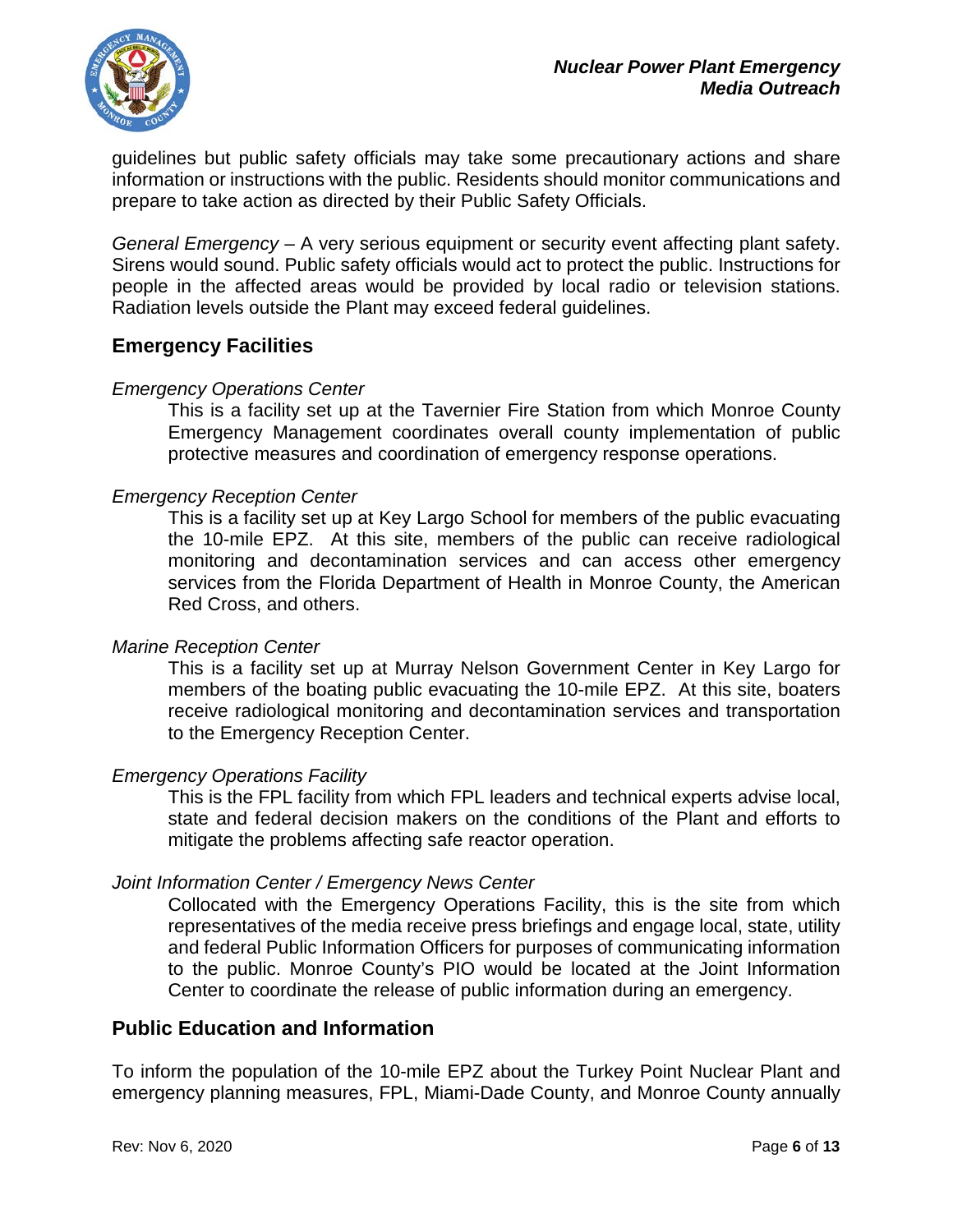

update and mail a postcard that includes a map of the 10-mile EPZ and a URL to the FPL webpage where residents can find more details about safety planning.

## <span id="page-6-0"></span>**Sirens**

The 10-mile EPZ contains an extensive warning siren system. The system is comprised of 48 sirens capable of delivering a wailing sound within its coverage area. The sirens can be activated and controlled from the Miami-Dade County Fire Alarm Office as well as from the primary or backup Public Safety Access Points. Two sirens are located in Monroe County. Route alerting would be used for notification in Key Largo Anglers Club and Ocean Reef in addition to text messages pushed to all cell phones.

### <span id="page-6-1"></span>**Marine Notifications**

Boaters in the waters within the 10-mile EPZ would be notified of emergencies by loudspeakers from boats and aircraft operated by the following Emergency Support Function (ESF) 16 support agencies:

- U.S. National Park Service, Biscayne National Park
- **Miami-Dade Police Department Marine Patrol**
- **United States Coast Guard**
- **Florida Fish & Wildlife Conservation Commission**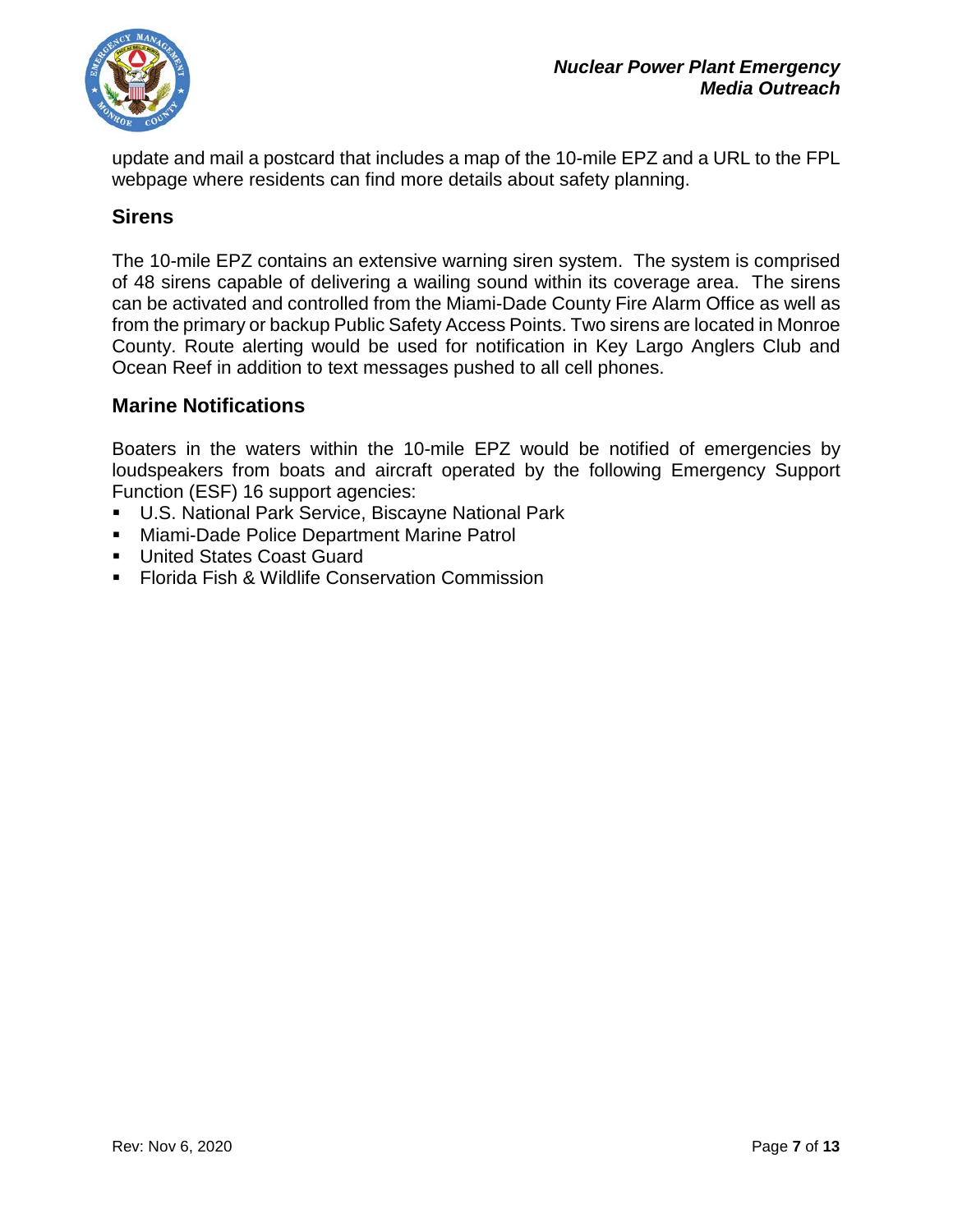

# <span id="page-7-0"></span>**Protective Actions**[1](#page-7-2)

Early phase protective actions can include sheltering in place or evacuation. Additional protective actions including the distribution of stable potassium iodide (KI) to block radioactive iodine's effects upon the thyroid can also be taken.

Basis for EPA Protective Action Guides (PAG)

- 1. Acute effects on health (those that would be observable within a short period of time and which have a dose threshold below which they are not likely to occur) should be avoided
- 2. The risk of delayed effects on health (primarily cancer and genetic effects) should not exceed upper bounds that are judged to be adequately protective of public health, under emergency conditions, and are reasonable achievable.
- 3. PAGS should set to produce achievable reduction of risk to public health at acceptable cost.
- 4. The risk to health from a protective action should not exceed the risk to health from the avoided dose.

EPA PAGs for the early phase of a nuclear incident is evacuation or sheltering at 1-5 Roentgen Equivalent Man (REM) Total Effective Dose. The State of Florida implements this guidance at 1 REM.

The Food and Drug Administration (FDA) guidance for the administration of stable potassium iodide is 5 REM for the most sensitive members of the population (infants, pregnant and lactating women) Florida uses this value for implementation of the PAG.

# <span id="page-7-1"></span>**Radiological Sampling**

Monitoring and sampling teams from FPL, the Florida Department of Health Bureau of Radiation Control (BRC), and the Federal Radiological Monitoring and Assessment Center (if requested) will take samples from exposed agriculture and water sites. Maps for recording survey and monitoring data, key land use data, dairies, food processing plants, water sheds, water supply intake and treatment plants and reservoirs are maintained by the Florida Division of Emergency Management.

Procedures can be instituted to protect food items and livestock. These include, but are not limited to:

- Removal of cows or other livestock from pastures and placing them on stored feed
- Quarantine of potentially contaminated milk
- Cut-off of contaminated water supplies

 $\overline{\phantom{a}}$ 

<span id="page-7-2"></span><sup>1</sup> Source: EPA 400/R-17/001, *PAG Manual: Protective Action Guides and Planning Guidance for Radiological Incidents*, January 2017; US DHHS CDER, *GUIDANCE Potassium Iodide as a Thyroid Blocking Agent in Radiation Emergencies*, December 2001; US DHHS FDA, *Accidental Radioactive Contamination of Human Food and Animal Feeds: Recommendations for State and Local Agencies*, August 13, 1998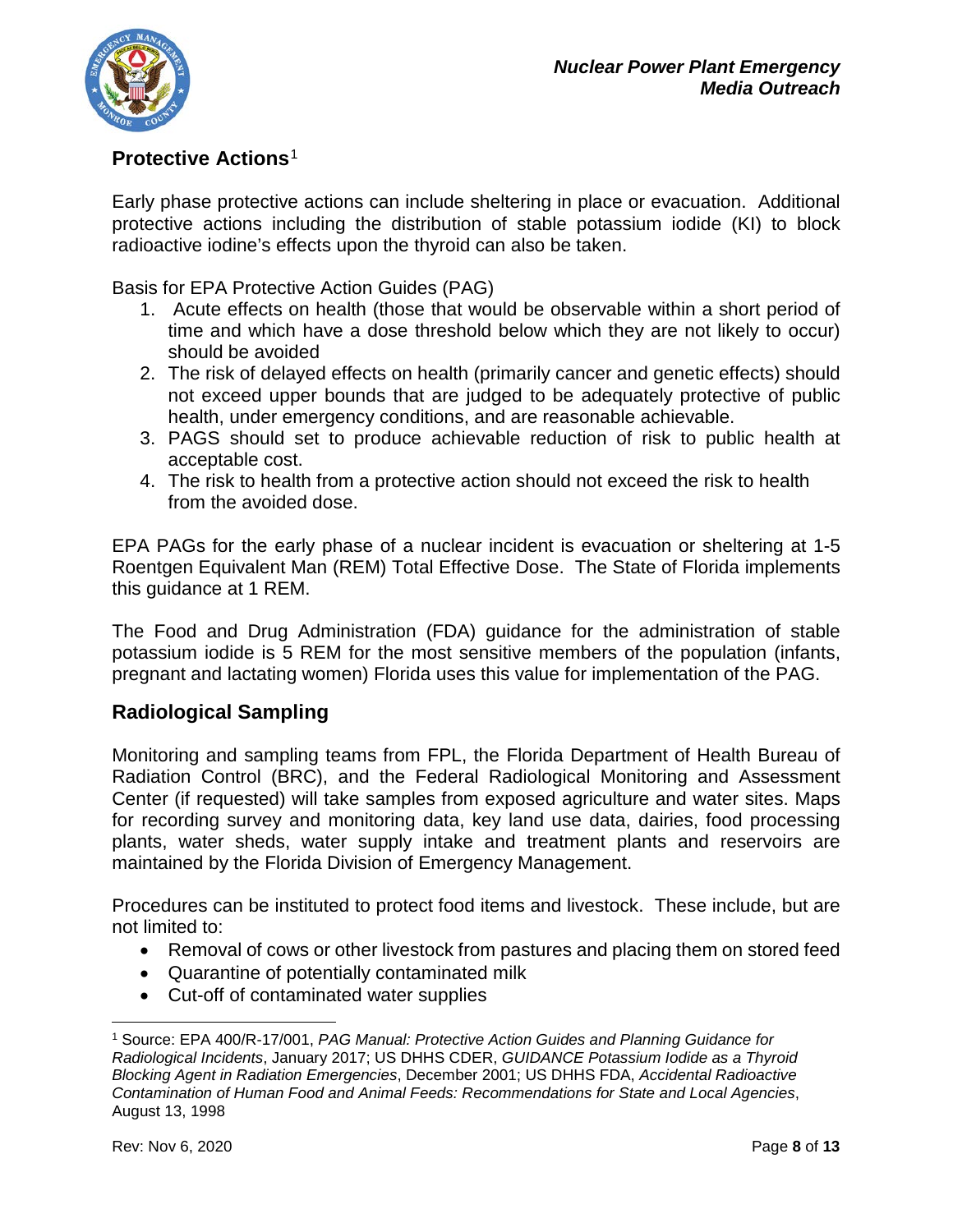

• Washing of all harvested produce

Additional guidance from the BRC and the Florida Department of Agriculture and Consumer Services should be obtained prior to the implementation of the above measures to assure their adequacy under actual conditions.

# <span id="page-8-0"></span>**Radiation Health Effects**[2](#page-8-1)

More than 100 years ago, scientists discovered that many elements commonly found on Earth occur in different configurations at the most basic (atom) level. These various configurations (called isotopes) have identical chemical properties, but different physical properties. In particular, some isotopes (known as radioisotopes) are radioactive, meaning that they emit energy in several different forms. This energy emission is what we call radiation.

Over time, we have come to think of radiation in terms of its biological effect on living cells. For low levels of radiation exposure, these biological effects are so small that they may not even be detectable. In addition, the human body has defense mechanisms against many types of damage induced by radiation. Consequently, radiation may have one of three biological effects, with distinct outcomes for living cells: (1) injured or damaged cells repair themselves, resulting in no residual damage; (2) cells die, much like millions of body cells do every day, being replaced through normal biological processes; or (3) cells incorrectly repair themselves, resulting in a biophysical change.

The exact effect depends on the specific type and intensity of the radiation exposure. In general, however, a 3-millirem exposure imposes the same chance of death — 1 in a million — as each of the following common life experiences:

- Spending 2 days in New York City (because of the air quality)
- Riding 1 mile on a motorcycle or 300 miles in a car (because of the risk of collision)
- Eating 40 tablespoons of peanut butter (because of aflatoxin) or 10 charbroiled steaks
- Smoking 1 cigarette

l



<span id="page-8-1"></span><sup>2</sup> Source: https://www.nrc.gov/about-nrc/radiation/rad-health-effects.html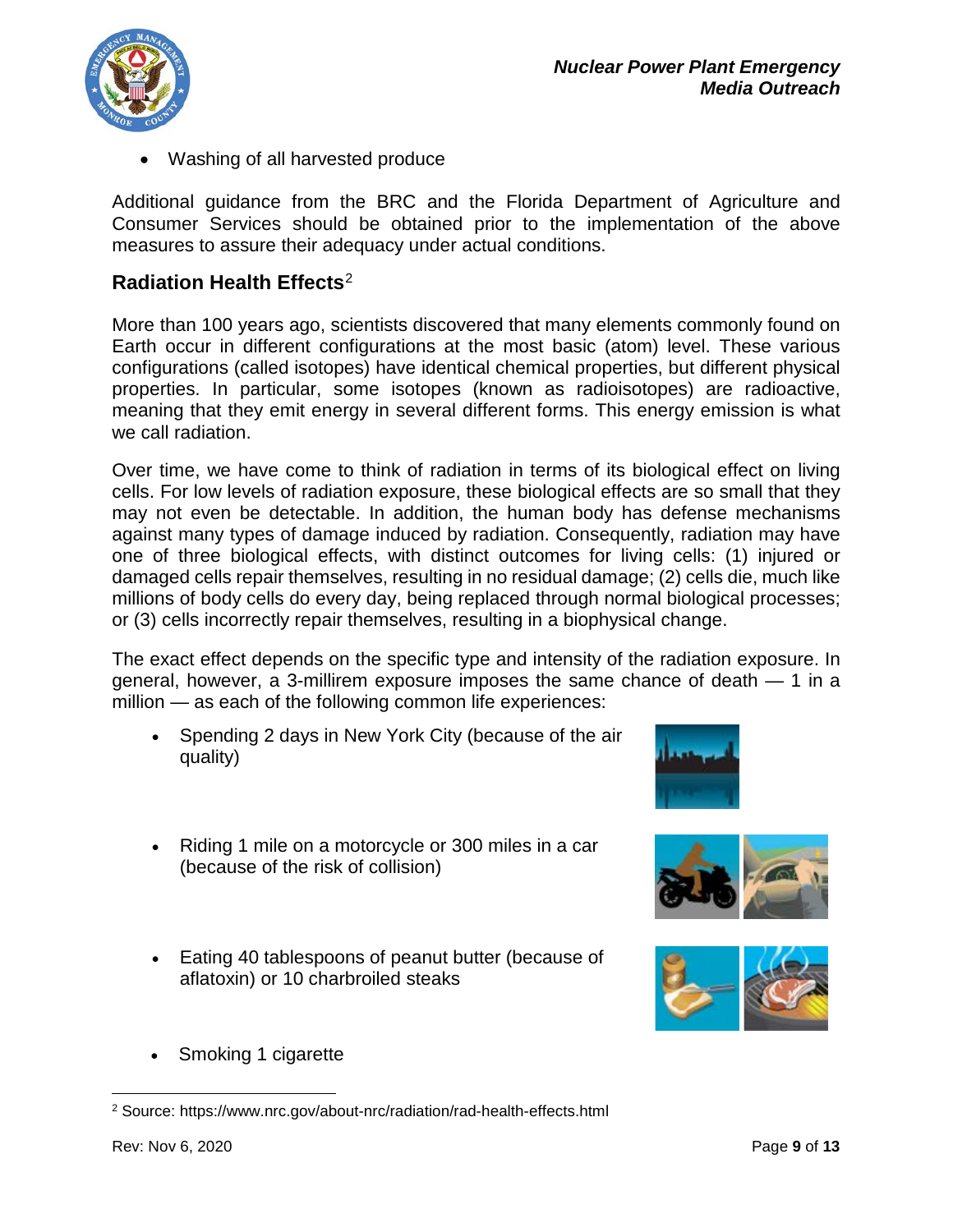

# **High Radiation Doses**[3](#page-9-0)

Because radiation from nuclear material is strictly regulated, humans seldom experience large doses (~50 REM) of radiation. Nonetheless, lower doses can still damage or alter the genetic code (DNA) of irradiated cells. Moreover, high radiation doses (particularly over a short period of time) have a tendency to kill cells. In fact, high doses can sometimes kill so many cells that tissues and organs are damaged immediately. This, in turn, may cause a rapid whole-body response, which is often called "acute radiation syndrome."

In general, the higher the radiation dose, the sooner the effects will appear, and the higher the probability of death. (The time between radiation exposure and cancer occurrence, for example, is known as the "latent period.") This syndrome was observed in many atomic bomb survivors in 1945, as well as emergency workers who responded to the Chernobyl Nuclear Power Plant accident in 1986. Approximately 134 Plant workers and firefighters battling the fire at the Chernobyl Power Plant received high radiation doses of 70,000 to 1,340,000 milli-roentgen (mrem) and suffered acute radiation sickness. Of those 134, 28 died from the radiation injuries that they sustained.

Although radiation affects different people in different ways, it is generally believed that humans exposed to about 500 REM of radiation all at once will likely die without medical treatment. Similarly, a single dose of 100 REM may cause a person to experience nausea or skin reddening (although recovery is likely), and about 25 REM can cause temporary sterility in men. However, if these doses are spread out over time, instead of being delivered all at once, their effects tend to be less severe.

# **Radiation Exposure and Cancer**[4](#page-9-1)

The associations between radiation exposure and cancer are mostly based on populations exposed to relatively high levels of ionizing radiation (e.g., Japanese atomic bomb survivors and recipients of selected diagnostic or therapeutic medical procedures). Cancers associated with high dose exposure include leukemia, breast, bladder, colon, liver, lung, esophagus, ovarian, multiple myeloma, and stomach cancers. Literature from the U.S. Department of Health and Human Services also suggests a possible association between ionizing radiation exposure and prostate, nasal cavity/sinus, pharyngeal and laryngeal, and pancreatic cancers.

Those cancers that may develop as a result of radiation exposure are indistinguishable from those that occur naturally or as a result of exposure to other chemical carcinogens. Furthermore, literature from the National Cancer Institute indicates that other chemical and physical hazards and lifestyle factors (e.g., smoking, alcohol consumption, and diet) significantly contribute to many of these same diseases.

l

<span id="page-9-0"></span><sup>3</sup> Source: https://www.nrc.gov/about-nrc/radiation/health-effects/high-rad-doses.html

<span id="page-9-1"></span><sup>4</sup> Source: https://www.nrc.gov/about-nrc/radiation/health-effects/rad-exposure-cancer.html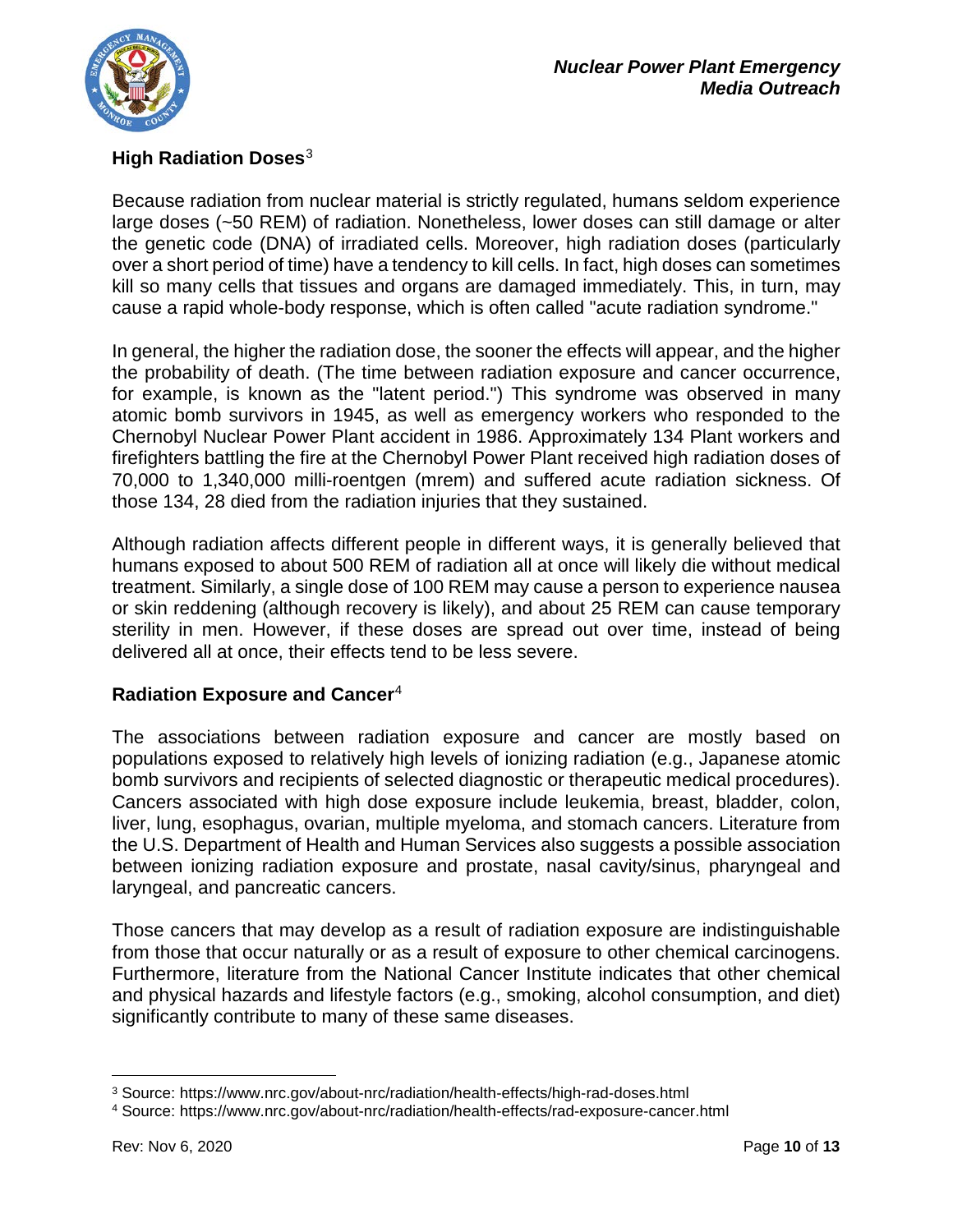

Although radiation may cause cancer at high doses and high dose rates, public health data do not absolutely establish the occurrence of cancer following exposure to low doses and dose rates — below about 10,000 mrem. Studies of occupational workers who are chronically exposed to low levels of radiation above normal background have shown no adverse biological effects. Even so, the radiation protection community conservatively assumes that any amount of radiation may pose some risk for causing cancer and hereditary effect, and that the risk is higher for higher radiation exposures.

A linear no-threshold (LNT) dose-response relationship is used to describe the relationship between radiation dose and the occurrence of cancer. This dose-response model suggests that any increase in dose, no matter how small, results in an incremental increase in risk. The U.S. Nuclear Regulatory Commission (NRC) accepts the LNT hypothesis as a conservative model for estimating radiation risk.

### **Implementation of PAGs**

When incidents have the potential for release of radioactive material, state and/or local authorities will decide if protective actions are needed and how they will be implemented.

Protective actions are based upon:

- Potential for releases (plant conditions)
- The projected doses both from the release and the material left behind on the ground
- The dose to be avoided
- The risks associated with the protective actions available

#### **Types of PAGs**

**Early Phase** - designed to protect the public from the actual passage (plume) of radioactive material

**Intermediate Phase** - protect the public from long term health effects due to continued presence of radioactive material in the environment. Intermediate phase PAGs would involve relocation of members of the public.

**Ingestion PAGs** - used to prevent the ingestion of radioactive material in harmful quantities. These PAGs are established by the Food and Drug Administration.

**Recovery PAGs** - Decontamination limits for land, buildings, and other material that will be returned to unrestricted use by the public. There is no official guidance for these levels.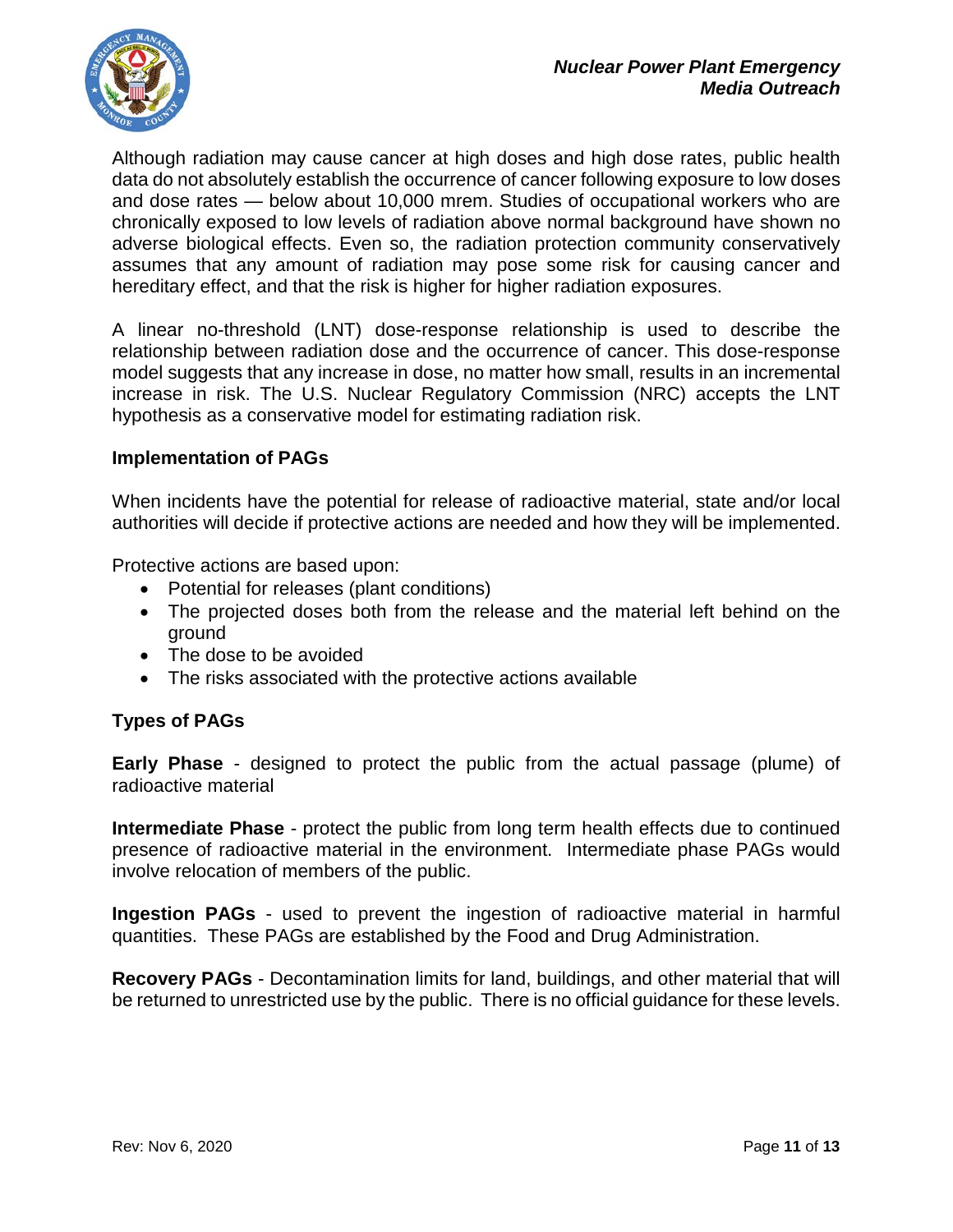

# **Distribution of Potassium Iodide (KI) to the Public**

It is the policy of the Department of Health that the general population will be evacuated prior to exposure, but if conditions warrant, KI will be provided at reception centers by county health departments (CHDs).

Based upon actual releases of radioactive iodine, if the actual or projected dose from radioactive iodine is  $\geq$  5 REM, the BRC operations officer will authorize the distribution of KI at reception centers.